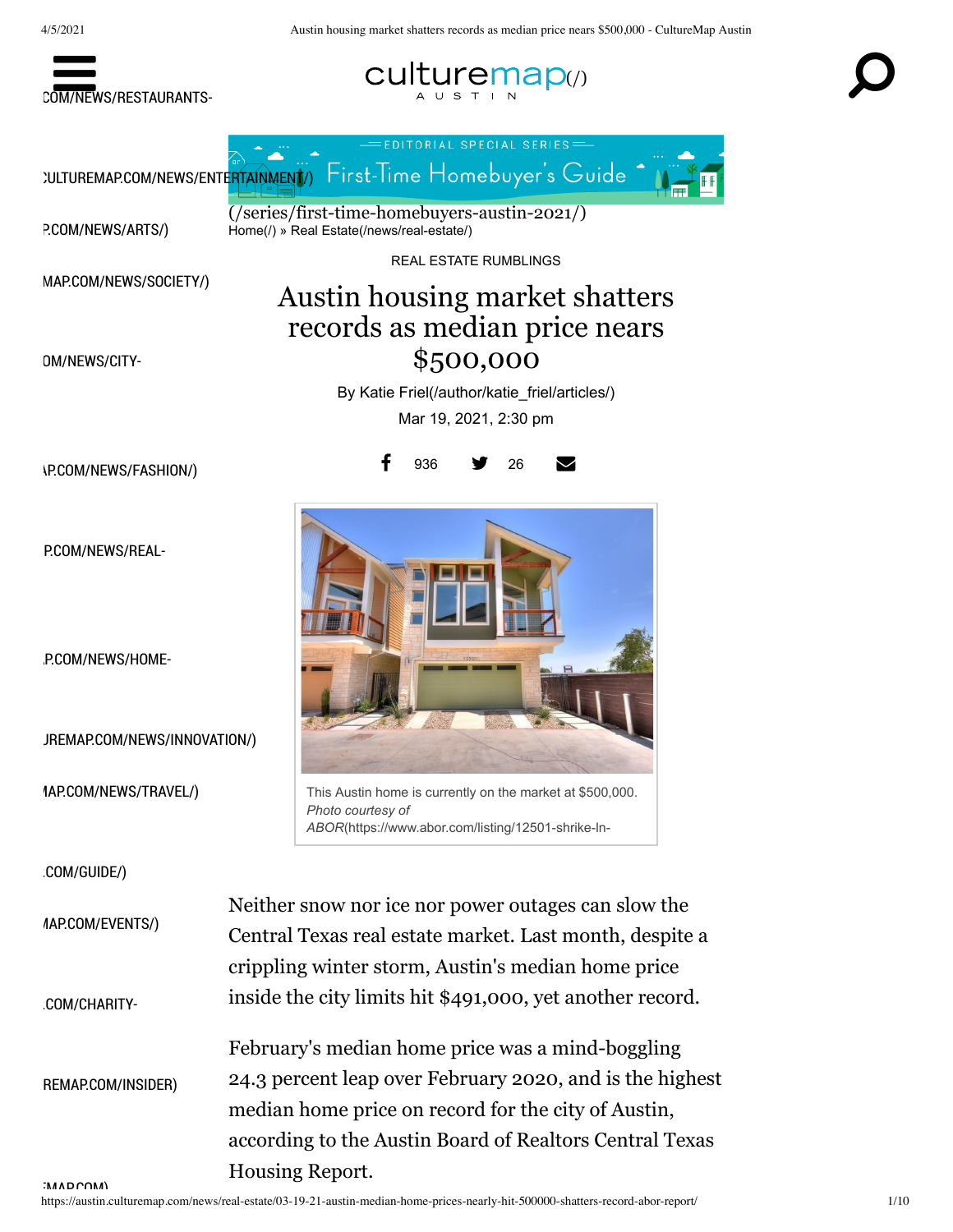$4/5/2021$ **IVIME.UUIVI**  Austin housing market shatters records as median price nears \$500,000 - CultureMap Austin

The trend continued in Travis County where the median price for residential homes increased 25.3 percent year-EMAP.COM) over-year to \$470,000. And across the five-county TUREMAP.COM) region — which includes Travis, Hays, Bastrop, Williamson, and Caldwell - February's median home price hit an all-time high of \$395,000. UREMAP.COM) "Until we have more supply, the lack of inventory and prices rising nationwide are going to present challenges **REMAP.COM)** 

for homebuyers everywhere," said Lawrence Yun, chief economist and senior vice president of research at the National Association of Realtors. "Although it's not visible, mortgage rates will continue to rise throughout the year. Get all your documents and finances prepared early, and realize you may not buy your dream home, but it will be a worthwhile investment."

Though median home prices remain red-hot, the historic winter storm did impact sales volume, which fell for the first time since June 2020, largely due to the statewide power loss and infrastructure issues. Austinarea home sales declined 8 percent to 2,389 sales in February.

Still, they didn't decrease *that* much inside the city or county limits. Austin home sales fell 4.6 percent to 834 sales, and Travis County saw only a slight 2.3 percent decline to 1,287 sales.

"Although the winter storms slowed activity in February, this does not indicate a market slowdown. We're still very much in a sellers' market," said Susan Horton, 2021 ABoR president, in the release. "Across the region, a high quantity of offers, cash offers, and requests to waive appraisals or option fees are increasingly commonplace."